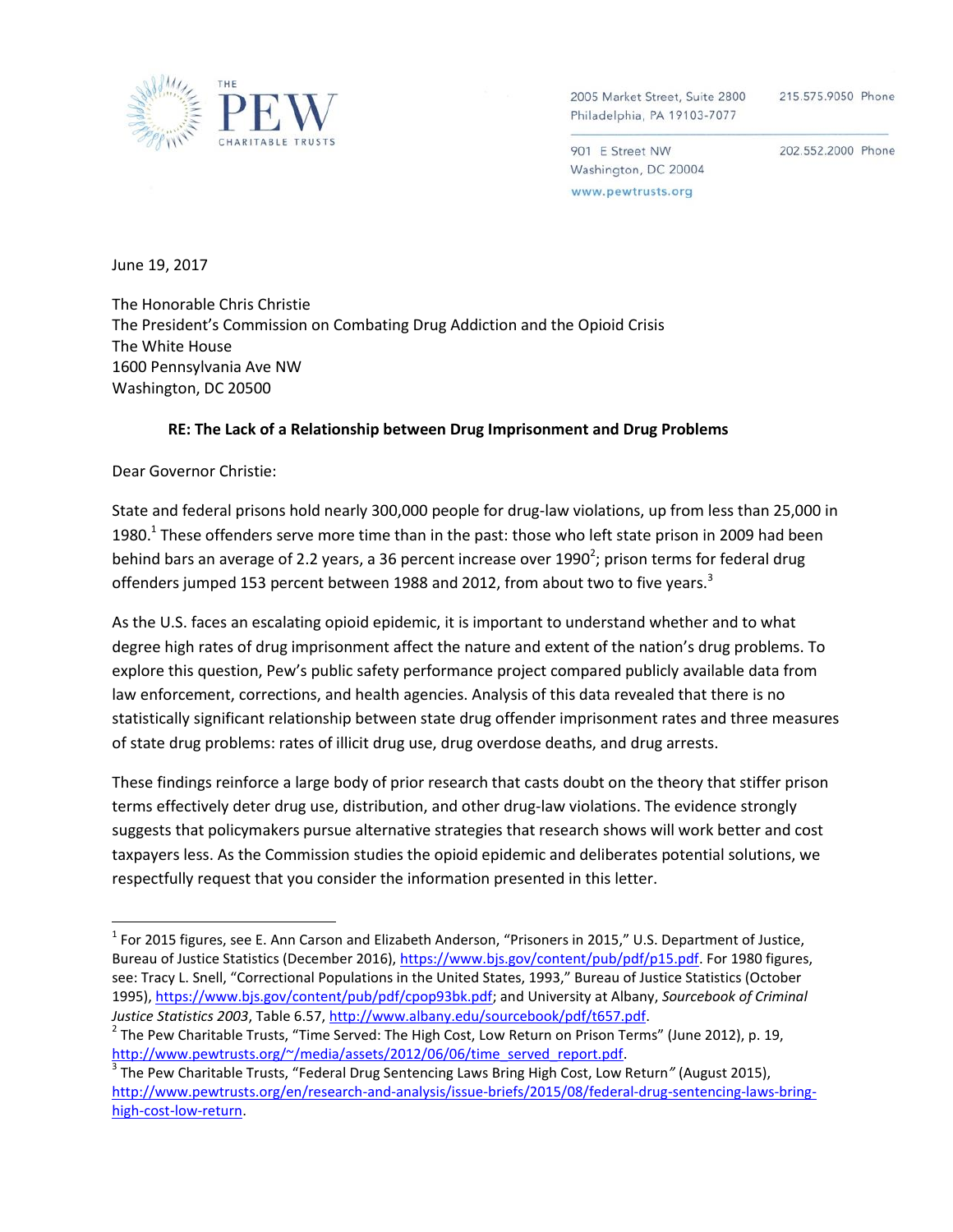### **SHARP RISE IN FEDERAL DRUG IMPRISONMENT YIELDS HIGH COST, LOW RETURNS**

More than three decades ago, Congress responded to the rise of crack cocaine by requiring that more drug offenders go to prison and stay there longer.<sup>4</sup> Changes in drug crime patterns and law enforcement have contributed to this growth, but between 1980 and 2015, the number of federal prisoners serving time for drug offenses soared from about 5,000 to 92,000.<sup>5</sup> Though the share of federal inmates who are drug offenders has declined from a peak of 61 percent in 1994,<sup>6</sup> nearly half of all people in federal prisons in 2015 were there for drug crimes.<sup>7</sup>

As a result, federal prison spending has ballooned, growing 595 percent between 1980 and 2013<sup>8</sup> $$ without a convincing public safety return. The self-reported use of illegal drugs has, in fact, increased over the long term while heroin, cocaine, and methamphetamine have become more readily available as indicated by falling prices and a rise in purity.<sup>9</sup> The surge in federal prison spending has also failed to reduce recidivism. Nearly a third of drug offenders who leave federal prison and are placed on community supervision commit new crimes or violate the conditions of their release—a rate that has not changed substantially in decades.<sup>10</sup>

# **Penalties Do Not Match Roles**

 $\overline{\phantom{a}}$ 

While federal sentencing laws have succeeded in putting some kingpins and other serious drug offenders behind bars, they have also led to lengthy imprisonment for lower-level drug offenders.<sup>11</sup>

In a special 2011 report to Congress, the U.S. Sentencing Commission found that in 2009 the highestlevel traffickers represented a comparatively small share of federal drug offenders.<sup>12</sup> Those defined as

<sup>&</sup>lt;sup>4</sup> Nathan James, "The Federal Prison Population Buildup: Overview, Policy Changes, Issues, and Options" (Washington: Congressional Research Service, 2014), [https://www.fas.org/sgp/crs/misc/R42937.pdf;](https://www.fas.org/sgp/crs/misc/R42937.pdf) U.S. Sentencing Commission, "Report on Cocaine and Federal Sentencing Policy," Chapter 6, [http://www.ussc.gov/research/congressional-reports/1995-report-congress-cocaine-and-federal-sentencing](http://www.ussc.gov/research/congressional-reports/1995-report-congress-cocaine-and-federal-sentencing-policy)[policy.](http://www.ussc.gov/research/congressional-reports/1995-report-congress-cocaine-and-federal-sentencing-policy)

<sup>&</sup>lt;sup>5</sup> Carson and Anderson, "Prisoners in 2015," [https://www.bjs.gov/content/pub/pdf/p15.pdf.](https://www.bjs.gov/content/pub/pdf/p15.pdf) For 1980 figure, see University at Albany, *Sourcebook of Criminal Justice Statistics 2003*, Table 6.57, [http://www.albany.edu/sourcebook/pdf/t657.pdf.](http://www.albany.edu/sourcebook/pdf/t657.pdf)

<sup>6</sup> University at Albany, *Sourcebook of Criminal Justice Statistics 2003*, Table 6.57, [http://www.albany.edu/sourcebook/pdf/t657.pdf.](http://www.albany.edu/sourcebook/pdf/t657.pdf)

<sup>&</sup>lt;sup>7</sup> Carson and Anderson, "Prisoners in 2015," [https://www.bjs.gov/content/pub/pdf/p15.pdf.](https://www.bjs.gov/content/pub/pdf/p15.pdf)

<sup>&</sup>lt;sup>8</sup> The Pew Charitable Trusts, "Federal Prison System Shows Dramatic Long-Term Growth" (February 27, 2015), [http://www.pewtrusts.org/en/research-and-analysis/fact-sheets/2015/02/federal-prison-system-shows-dramatic](http://www.pewtrusts.org/en/research-and-analysis/fact-sheets/2015/02/federal-prison-system-shows-dramatic-long-term-growth)[long-term-growth.](http://www.pewtrusts.org/en/research-and-analysis/fact-sheets/2015/02/federal-prison-system-shows-dramatic-long-term-growth)

<sup>&</sup>lt;sup>9</sup> Office of National Drug Control Policy, "National Drug Control Strategy: Data Supplement 2014," Tables 1 and 2; Tables 66, 67, and 68[, https://obamawhitehouse.archives.gov/sites/default/files/ondcp/policy-and-](https://obamawhitehouse.archives.gov/sites/default/files/ondcp/policy-and-research/ndcs_data_supplement_2014.pdf)

[research/ndcs\\_data\\_supplement\\_2014.pdf.](https://obamawhitehouse.archives.gov/sites/default/files/ondcp/policy-and-research/ndcs_data_supplement_2014.pdf) Pew used the 1990-2012 period to capture all available yearly data.  $\frac{10}{10}$  Bureau of Justice Statistics, "Federal Justice Statistics Statistical Tables Series 2005-2012," "Compendium of Federal Justice Statistics Series 1984-2004," [http://www.bjs.gov/index.cfm?ty=tp&tid=65.](http://www.bjs.gov/index.cfm?ty=tp&tid=65)

 $11$  The Pew Charitable Trusts, "Federal Drug Sentencing Laws Bring High Cost, Low Return" (August 2015), [http://www.pewtrusts.org/en/research-and-analysis/issue-briefs/2015/08/federal-drug-sentencing-laws-bring](http://www.pewtrusts.org/en/research-and-analysis/issue-briefs/2015/08/federal-drug-sentencing-laws-bring-high-cost-low-return)[high-cost-low-return.](http://www.pewtrusts.org/en/research-and-analysis/issue-briefs/2015/08/federal-drug-sentencing-laws-bring-high-cost-low-return)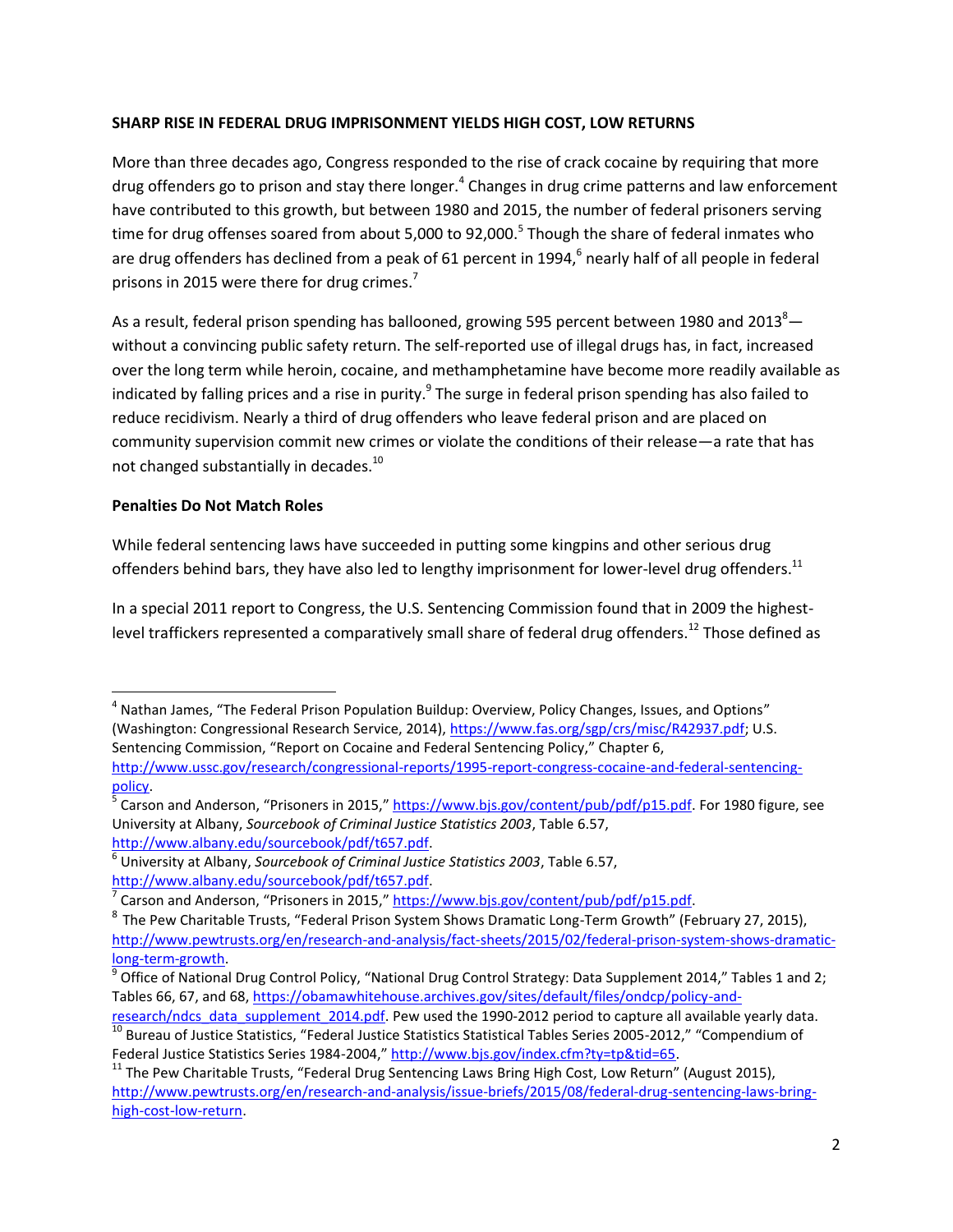"high-level suppliers" or "importers"—the top function on the culpability scale—represented 11 percent of federal drug offenders.<sup>13</sup> In contrast, those sentenced for relatively minor roles represented the biggest share of federal drug offenders. Nearly half of those sentenced for federal drug crimes in 2009 were lower-level actors, including street dealers, couriers, and mules.<sup>14</sup> Research indicates that the public safety impact of incapacitating these offenders is essentially nullified by their rapid replacement with others. 15

# **RISE IN OPIOID MISUSE**

Lawmakers throughout the country are trying to address a nationwide rise in the misuse of opioids, which include prescription drugs and illicitly manufactured heroin and fentanyl. According to the Centers for Disease Control and Prevention, more than 33,000 Americans died from an overdose involving an opioid in 2015.<sup>16</sup> Also that year, heroin deaths alone climbed 20 percent since the previous year.<sup>17</sup> Beyond lost lives and destabilized families and communities, this takes an extreme economic toll. According to a recent study, the estimated economic burden of prescription opioid misuse, overdose, and dependence in 2013 was more than \$78 billion.<sup>18</sup>

Prescription opioids are misused much more widely than heroin,<sup>19</sup> and nearly 80 percent of today's heroin users said they formerly misused prescription opioids.<sup>20</sup> Changes in the prescription opioid market may have spurred some users to shift to heroin.<sup>21</sup> One study found that in a population of

 $\overline{\phantom{a}}$ <sup>12</sup> U.S. Sentencing Commission, "Report to the Congress: Mandatory Minimum Penalties in the Federal Criminal Justice System" (October 2011), Chapter 8, [http://www.ussc.gov/sites/default/files/pdf/news/congressional](http://www.ussc.gov/sites/default/files/pdf/news/congressional-testimony-and-reports/mandatory-minimum-penalties/20111031-rtc-pdf/Chapter_08.pdf)[testimony-and-reports/mandatory-minimum-penalties/20111031-rtc-pdf/Chapter\\_08.pdf.](http://www.ussc.gov/sites/default/files/pdf/news/congressional-testimony-and-reports/mandatory-minimum-penalties/20111031-rtc-pdf/Chapter_08.pdf)  $^{13}$  Ibid.

<sup>14</sup> U.S. Sentencing Commission, "Report to the Congress: Mandatory Minimum Penalties in the Federal Criminal Justice System" (October 2011), Appendix D, Figure D-2,

[http://www.ussc.gov/sites/default/files/pdf/news/congressional-testimony-and-reports/mandatory-minimum](http://www.ussc.gov/sites/default/files/pdf/news/congressional-testimony-and-reports/mandatory-minimum-penalties/20111031-rtc-pdf/Appendix_D.pdf)[penalties/20111031-rtc-pdf/Appendix\\_D.pdf.](http://www.ussc.gov/sites/default/files/pdf/news/congressional-testimony-and-reports/mandatory-minimum-penalties/20111031-rtc-pdf/Appendix_D.pdf)

<sup>15</sup> Mark A.R. Kleiman, "Toward (More Nearly) Optimal Sentencing for Drug Offenders," *Criminology & Public Policy* 3, no. 3 (2004): 435–440, [https://drive.google.com/file/d/0B6taQDF0rdAwYnJNTDU2bDVBNFU/edit.](https://drive.google.com/file/d/0B6taQDF0rdAwYnJNTDU2bDVBNFU/edit)

<sup>&</sup>lt;sup>16</sup> The Centers for Disease Control and Prevention, "Opioid Overdose," accessed on May 15, 2017 at: [https://www.cdc.gov/drugoverdose.](https://www.cdc.gov/drugoverdose)

 $\frac{17}{17}$  The Centers for Disease Control and Prevention, "Heroin Overdose Data," accessed May 19, 2017 at: [https://www.cdc.gov/drugoverdose/data/heroin.html.](https://www.cdc.gov/drugoverdose/data/heroin.html)

<sup>18</sup> Curtis S. Florence, Chao Zhou, Feijun Luo, and Likang Xu, "The Economic Burden of Prescription Opioid Overdose, Abuse, and Dependence in the United States, 2013," *Medical Care*, Volume 54, Number 10, October 2016. DOI: 10.1097/MLR.0000000000000625.

<sup>&</sup>lt;sup>19</sup> Center for Behavioral Health Statistics and Quality, Substance Abuse and Mental Health Services Administration, "2015 National Survey on Drug Use and Health: Detailed Tables" (2016),

[https://www.samhsa.gov/data/sites/default/files/NSDUH-DetTabs-2015/NSDUH-DetTabs-2015/NSDUH-DetTabs-](https://www.samhsa.gov/data/sites/default/files/NSDUH-DetTabs-2015/NSDUH-DetTabs-2015/NSDUH-DetTabs-2015.pdf)[2015.pdf.](https://www.samhsa.gov/data/sites/default/files/NSDUH-DetTabs-2015/NSDUH-DetTabs-2015/NSDUH-DetTabs-2015.pdf)

<sup>&</sup>lt;sup>20</sup> U.S. Department of Health and Human Services, Substance Abuse and Mental Health Services Administration, CBHSQ Data Review: Associations of Nonmedical Pain Reliever Use and Initiation of Heroin Use in the United States (August 2013), abstract[, http://www.samhsa.gov/data/sites/default/files/DR006/DR006/nonmedical-pain-reliever](http://www.samhsa.gov/data/sites/default/files/DR006/DR006/nonmedical-pain-reliever-use-2013.htm)[use-2013.htm.](http://www.samhsa.gov/data/sites/default/files/DR006/DR006/nonmedical-pain-reliever-use-2013.htm)

 $^{21}$  The Pew Charitable Trusts, "Public Safety Aspects of the Heroin Abuse Epidemic" (July 01, 2015), [http://www.pewtrusts.org/en/research-and-analysis/issue-briefs/2015/07/public-safety-aspects-of-the-heroin](http://www.pewtrusts.org/en/research-and-analysis/issue-briefs/2015/07/public-safety-aspects-of-the-heroin-abuse-epidemic)[abuse-epidemic.](http://www.pewtrusts.org/en/research-and-analysis/issue-briefs/2015/07/public-safety-aspects-of-the-heroin-abuse-epidemic)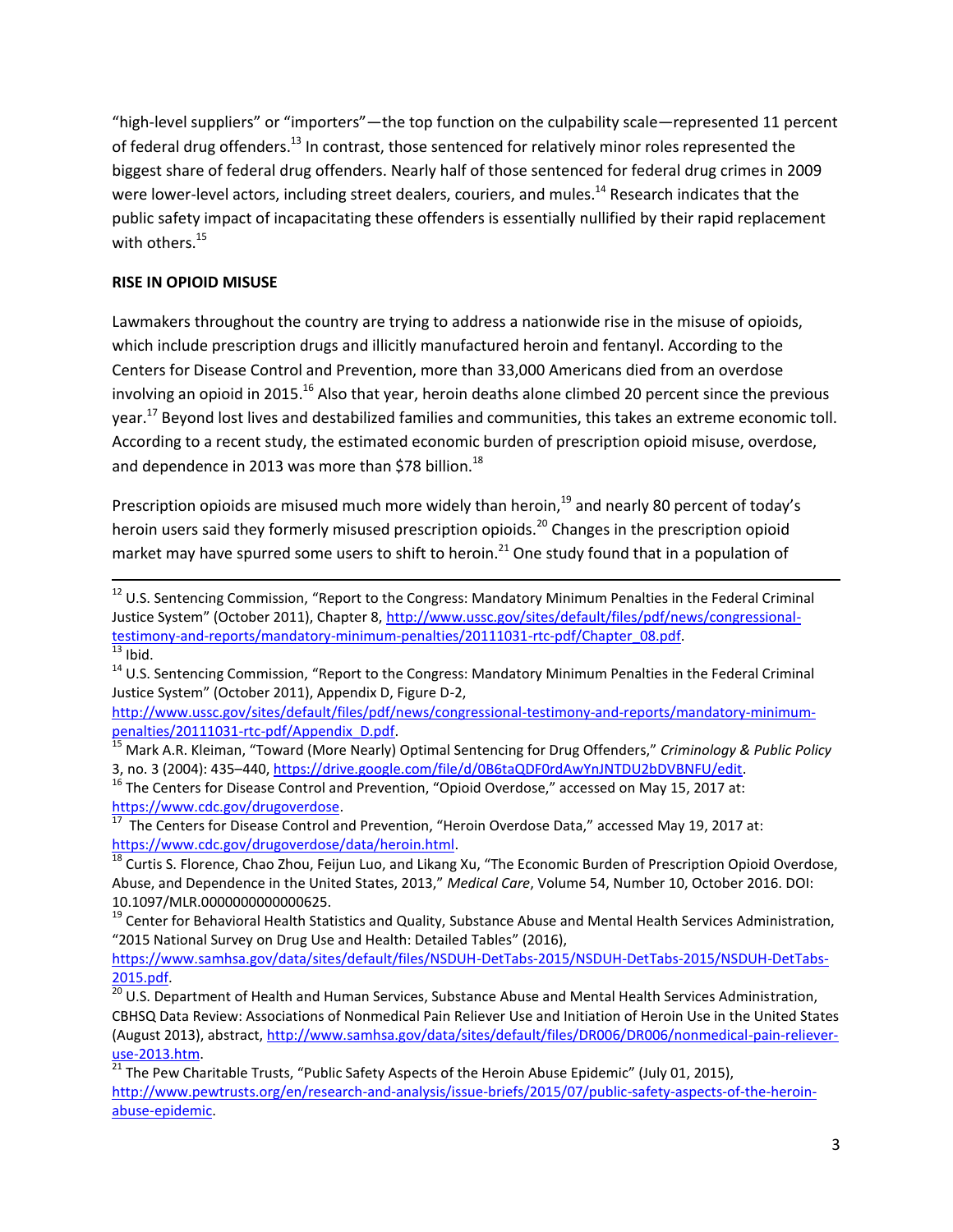Oxycontin users, heroin use nearly doubled within 18 months after the medication was reformulated in 2010 to deter misuse by making it harder to crush the tablets.<sup>22</sup> Heroin also costs less and is not as difficult to acquire in some communities as prescription opioids.<sup>23</sup>

### **DRUG IMPRISONMENT VARIES WIDELY BY STATE**

 $\overline{a}$ 

While the federal courts garner much public attention, the bulk of the nation's criminal justice system is administered by states, and state laws determine criminal penalties for most drug offenses. The 50 states have made different policy choices regarding drug penalties, resulting in drug imprisonment rates that vary considerably.

In 2014, Louisiana had the highest drug-offender imprisonment rate in the nation, with 226.4 drug offenders in prison per 100,000 residents. Louisiana's rate was more than twice the rate of 37 other states. In contrast, Massachusetts's drug imprisonment rate was the lowest at 30.2 drug offenders in prison per 100,000 residents, less than one-seventh Louisiana's rate. In raw numbers, Louisiana had more drug offenders in prison on the last day of 2014 than all but four much larger states—California, Florida, Illinois, and Texas. Meanwhile, the rate of drug imprisonment in Oklahoma was more than double two of its neighboring states, Kansas and Arkansas. (See the table below for more information.)

# **NO RELATIONSHIP BETWEEN DRUG IMPRISONMENT RATES AND STATES' DRUG PROBLEMS**

One of the primary reasons for sentencing an offender to prison is deterrence—conveying the message that the cost of losing one's freedom is not worth whatever one gains from committing a crime. If imprisonment is an effective deterrent to drug use and crime, then, all other things being equal, the use of prison for drug offenses should be linked to the societal problems that arise from drugs. The theory of deterrence would suggest, for instance, that states with higher rates of imprisonment for drug offenses would experience lower rates of drug use among their residents.

To test whether this theory is supported by data, Pew compared state drug offender imprisonment rates with three important measures of state drug problems: self-reported drug use rates (excluding marijuana), drug arrest rates, and drug overdose death rates. The analysis found no statistically significant relationship between drug imprisonment and those indicators. In other words, higher rates of drug imprisonment did not translate into lower rates of drug use, lower drug arrests, or lower overdose deaths. These results hold even with statistical controls applied for standard demographic variables, including the percentage of the population with bachelor's degrees, the unemployment rate, the percentage of the population that is non-White, and median household income.

Some associations (though not causal relationships) did emerge among the demographic control variables:

<sup>&</sup>lt;sup>22</sup> Theodore J. Cicero, Matthew S. Ellis, and Hilary L. Surratt, "Effect of Abuse-Deterrent Formulation of OxyContin," *New England Journal of Medicine* (July 12, 2012): 187–189, [http://www.nejm.org/doi/pdf/10.1056/NEJMc1204141.](http://www.nejm.org/doi/pdf/10.1056/NEJMc1204141)

 $\frac{23}{23}$  Nora D. Volkow, "America's Addiction to Opioids: Heroin and Prescription Drug Abuse," testimony to Senate Caucus on International Narcotics Control (May 14, 2014), [https://www.drugabuse.gov/about-nida/legislative](https://www.drugabuse.gov/about-nida/legislative-activities/testimony-to-congress/2016/americas-addiction-to-opioids-heroin-prescription-drug-abuse)[activities/testimony-to-congress/2016/americas-addiction-to-opioids-heroin-prescription-drug-abuse.](https://www.drugabuse.gov/about-nida/legislative-activities/testimony-to-congress/2016/americas-addiction-to-opioids-heroin-prescription-drug-abuse)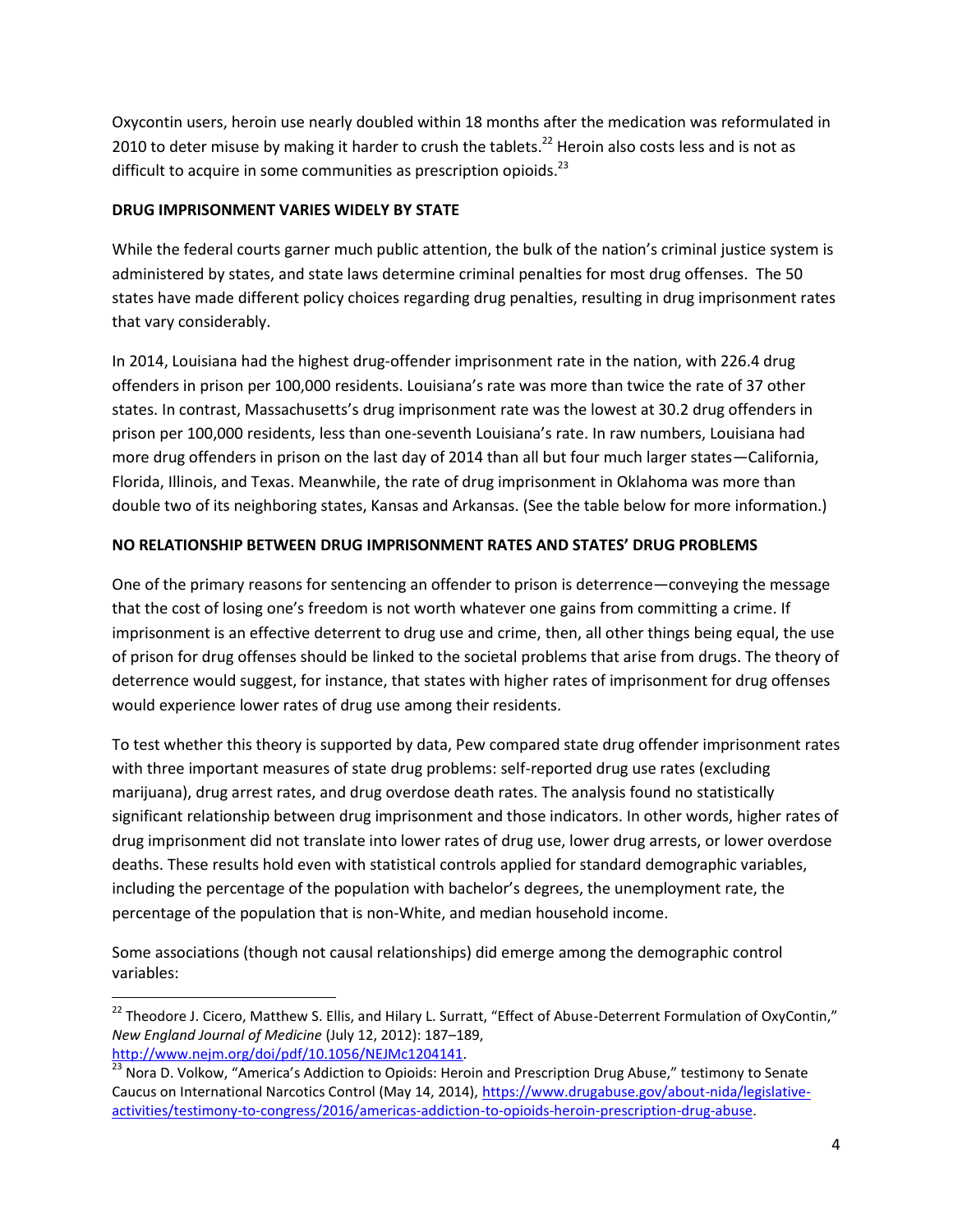- The higher a state's population with a bachelor's degree, the lower the drug imprisonment rate;
- The higher a state's non-White population, the higher the drug imprisonment rate; and
- The higher a state's unemployment rate, the lower the drug imprisonment rate.

State pairings offer illustrative examples. For instance, Tennessee imprisons drug offenders at a rate more than three times greater than New Jersey, but the illicit drug use rate in the two states is virtually the same. Conversely, Indiana and Iowa have nearly identical rates of drug imprisonment, but Indiana ranks  $27<sup>th</sup>$  among states in its rate of illicit drug use and  $18<sup>th</sup>$  in drug overdose deaths while Iowa ranks 44<sup>th</sup> and 47<sup>th</sup> respectively.

### **2014 Drug Imprisonment and Drug Use Indicators by State**

|                   | <b>Drug Imprisonment</b>                |                                     |                                                          | <b>Drug Use Indicators</b>                     |                                             |                                                        |
|-------------------|-----------------------------------------|-------------------------------------|----------------------------------------------------------|------------------------------------------------|---------------------------------------------|--------------------------------------------------------|
| <b>State</b>      | <b>Drug</b><br><b>Prisoner</b><br>Count | <b>Drug</b><br>Imprisonment<br>Rate | <b>State Drug</b><br>Imprisonment<br><b>Rates Ranked</b> | <b>Overdose</b><br><b>Death</b><br>Rate (Rank) | <b>Drug</b><br><b>Arrest</b><br>Rate (Rank) | <b>Adult Illicit</b><br><b>Drug Use</b><br>Rate (Rank) |
| Louisiana         | 10,527                                  | 226.4                               | $\mathbf{1}$                                             | 16.7(23)                                       | 380.5 (26)                                  | 3,508.4(13)                                            |
| Oklahoma          | 8,286                                   | 213.7                               | $\overline{2}$                                           | 20.0(10)                                       | 457.0 (17)                                  | 3,623.5 (10)                                           |
| Wyoming           | 1,050                                   | 179.7                               | 3                                                        | 18.7 (14)                                      | 592.1 (7)                                   | 2,019.8 (50)                                           |
| Idaho             | 2,464                                   | 150.8                               | 4                                                        | 13.0(35)                                       | 453.3 (18)                                  | 2,575.0 (45)                                           |
| <b>Tennessee</b>  | 9,280                                   | 141.7                               | 5                                                        | 19.4(11)                                       | 633.5(4)                                    | 2,711.3 (40)                                           |
| Arizona           | 9,483                                   | 140.9                               | 6                                                        | 18.0 (15)                                      | 440.8 (21)                                  | 3,933.7(3)                                             |
| Missouri          | 8,229                                   | 135.7                               | 7                                                        | 17.6 (19)                                      | 552.4 (11)                                  | 2,848.0 (34)                                           |
| lowa              | 4,080                                   | 131.3                               | 8                                                        | 8.5(47)                                        | 293.4 (35)                                  | 2,602.9 (44)                                           |
| Indiana           | 8,647                                   | 131.1                               | 9                                                        | 17.8 (18)                                      | 245.1 (41)                                  | 3,070.5 (27)                                           |
| Kentucky          | 5,514                                   | 124.9                               | 10                                                       | 24.4(4)                                        | 490.4 (15)                                  | 3,118.6 (24)                                           |
| Texas             | 33,304                                  | 123.5                               | 11                                                       | 9.6(45)                                        | 503.3 (13)                                  | 2,548.8 (46)                                           |
| Florida           | 23,804                                  | 119.7                               | 12                                                       | 13.2 (32)                                      | 614.2(6)                                    | 3,022.4 (29)                                           |
| South Carolina    | 5,721                                   | 118.4                               | 13                                                       | 14.5(27)                                       | 552.9 (10)                                  | 2,643.3 (43)                                           |
| North Dakota      | 835                                     | 112.9                               | 14                                                       | 5.8(50)                                        | 541.5 (12)                                  | 2,800.9 (35)                                           |
| Virginia          | 9,380                                   | 112.7                               | 15                                                       | 11.8 (39)                                      | 444.2 (20)                                  | 2,709.2 (41)                                           |
| Alabama           | 5,381                                   | 111.0                               | 16                                                       | 14.9 (25)                                      | 205.0 (44)                                  | 3,556.1(12)                                            |
| South Dakota      | 944                                     | 110.6                               | 17                                                       | 7.4(48)                                        | 633.6(3)                                    | 2,022.4 (49)                                           |
| <b>New Mexico</b> | 2,101                                   | 100.7                               | 18                                                       | 26.2(2)                                        | 265.1 (38)                                  | 3,408.7 (16)                                           |
| <b>Illinois</b>   | 12,711                                  | 98.7                                | 19                                                       | 13.2 (33)                                      | 228.9 (42)                                  | 2,972.3 (31)                                           |
| Kansas            | 2,851                                   | 98.2                                | 20                                                       | 11.4 (42)                                      | 264.4 (39)                                  | 3,209.7 (22)                                           |
| West Virginia     | 1,809                                   | 97.8                                | 21                                                       | 33.9(1)                                        | 323.9 (31)                                  | 2,929.1 (32)                                           |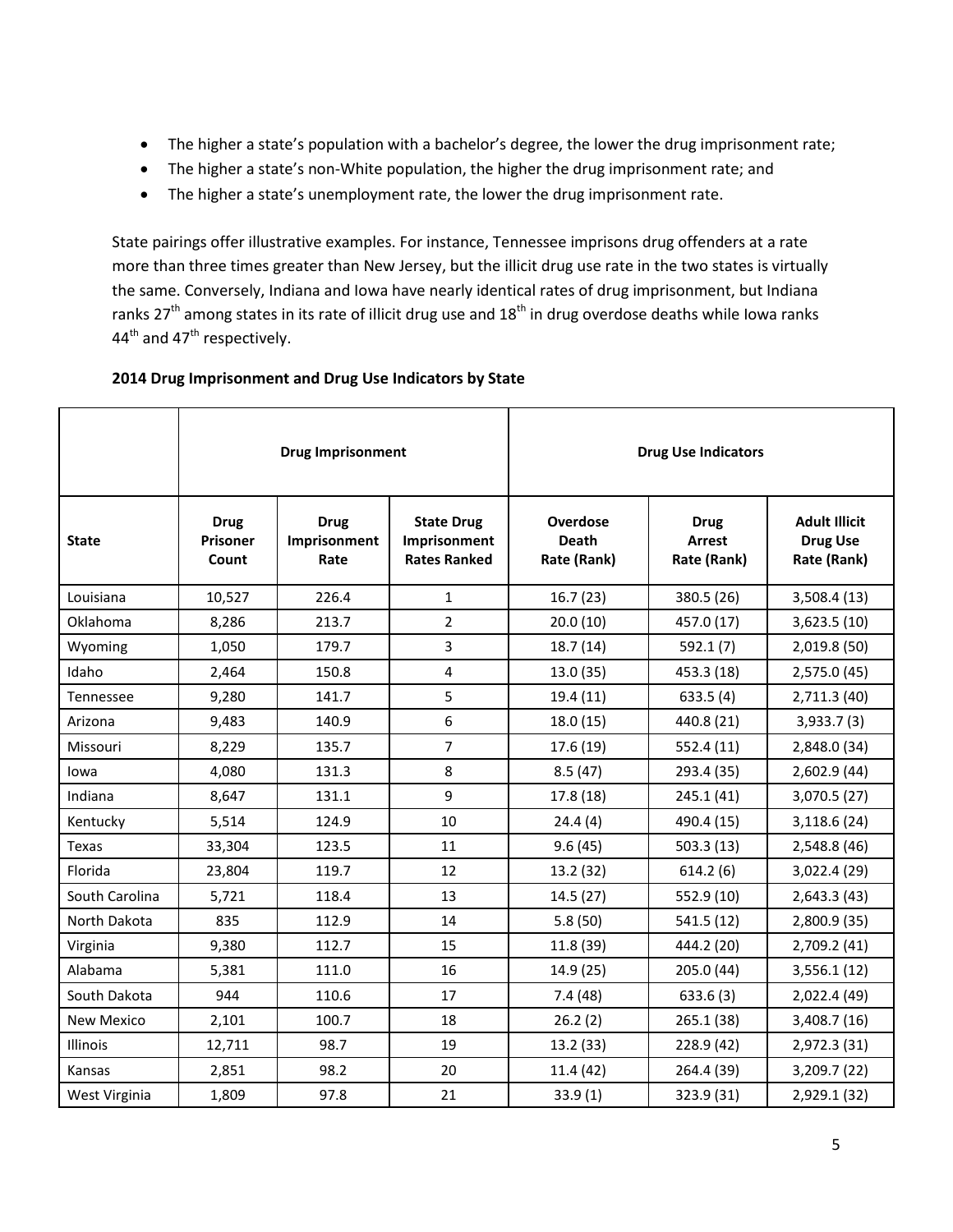| Alaska         | 720    | 97.7 | 22 | 16.8 (21) | 157.3 (47) | 3,454.8 (15) |
|----------------|--------|------|----|-----------|------------|--------------|
| Nebraska       | 1,830  | 97.3 | 23 | 6.6(49)   | 635.9(2)   | 2,190.0 (48) |
| Mississippi    | 2,904  | 97.0 | 24 | 11.2(43)  | 299.2 (33) | 3,668.6(9)   |
| Arkansas       | 2,858  | 96.3 | 25 | 12.0 (37) | 376.5 (27) | 3,583.7(11)  |
| North Carolina | 8,984  | 90.3 | 26 | 13.7 (30) | 348.9 (29) | 3,253.2(21)  |
| Montana        | 890    | 86.9 | 27 | 12.2 (36) | 215.4 (43) | 2,255.5 (47) |
| Georgia        | 8,429  | 83.5 | 28 | 11.9 (38) | 422.1 (25) | 3,327.2 (20) |
| Nevada         | 2,293  | 80.8 | 29 | 19.2 (12) | 440.6 (22) | 3,033.6 (28) |
| Ohio           | 9,193  | 79.3 | 30 | 23.7(5)   | 313.4 (32) | 3,014.7 (30) |
| Pennsylvania   | 9,255  | 72.4 | 31 | 21.4(7)   | 448.8 (19) | 3,131.5(23)  |
| Hawaii         | 998    | 70.3 | 32 | 11.1(44)  | 79.0 (50)  | 2,790.1 (37) |
| Delaware       | 657    | 70.2 | 33 | 20.2(9)   | 658.7(1)   | 3,687.0(6)   |
| Maryland       | 3,998  | 66.9 | 34 | 17.9 (16) | 632.2(5)   | 3,394.1 (17) |
| Connecticut    | 2,388  | 66.4 | 35 | 17.3 (20) | 276.0 (37) | 3,085.2 (26) |
| Vermont        | 363    | 57.9 | 36 | 13.2 (31) | 105.5 (49) | 3,761.3(5)   |
| Colorado       | 3,005  | 56.1 | 37 | 16.8(22)  | 249.8 (40) | 4,137.8(1)   |
| Rhode Island   | 540    | 51.2 | 38 | 23.4(6)   | 181.3 (45) | 3,680.8(7)   |
| Utah           | 1,486  | 50.5 | 39 | 20.5(8)   | 497.1 (14) | 2,892.5 (33) |
| Wisconsin      | 2,899  | 50.4 | 40 | 14.8 (26) | 431.7 (24) | 3,342.4 (19) |
| New York       | 9,919  | 50.2 | 41 | 11.6(41)  | 297.7 (34) | 3,369.7 (18) |
| Michigan       | 4,944  | 49.9 | 42 | 17.8 (17) | 338.7 (30) | 3,108.1(25)  |
| Maine          | 643    | 48.3 | 43 | 16.2(24)  | 436.2 (23) | 2,800.7 (36) |
| Minnesota      | 2,542  | 46.6 | 44 | 9.5(46)   | 350.9 (28) | 2,778.6 (38) |
| New Jersey     | 3,864  | 43.2 | 45 | 14.0 (28) | 589.8 (9)  | 2,699.8 (42) |
| New Hampshire  | 573    | 43.2 | 46 | 25.2(3)   | 469.1 (16) | 3,677.3(8)   |
| California     | 15,983 | 41.2 | 47 | 11.7(40)  | 590.4 (8)  | 3,996.5(2)   |
| Oregon         | 1,470  | 37.0 | 48 | 13.1 (34) | 281.2 (36) | 3,502.4 (14) |
| Washington     | 2,422  | 34.3 | 49 | 13.9 (29) | 157.3 (46) | 3,808.8(4)   |
| Massachusetts  | 2,039  | 30.2 | 50 | 19.1(13)  | 155.9 (48) | 2,740.8 (39) |

*Notes: This table uses 2014 data collected from 48 states, the Bureau of Justice Statistics National Corrections Reporting Program, the Federal Bureau of Prisons, the Centers for Disease Control and Prevention, the Federal Bureau of Investigation's Uniform Crime Reporting (UCR) Program, and the Substance Abuse and Mental Health Services Administration's National Survey on Drug Use and Health. The data in the first three columns show the drug prisoner count, drug imprisonment rate per 100,000 residents, and drug imprisonment state rankings for adult inmates serving time in state and federal prisons for drug offenses. The data in columns four through six show the overdose death rate, drug arrest rate, and adult illicit drug use rate per 100,000 residents. The adult illicit drug use rate excludes marijuana. 2014 UCR data had the following limitations: No 2014 arrest data were received from the New York City Police Department; Illinois arrest counts reported are for Chicago and Rockford only as*  limited arrest data were received from the state UCR program; limited arrest data were available for Alabama, and, as such, *Alabama state arrest data were utilized. New Hampshire and Utah's drug prisoner counts include drug and alcohol offenses.*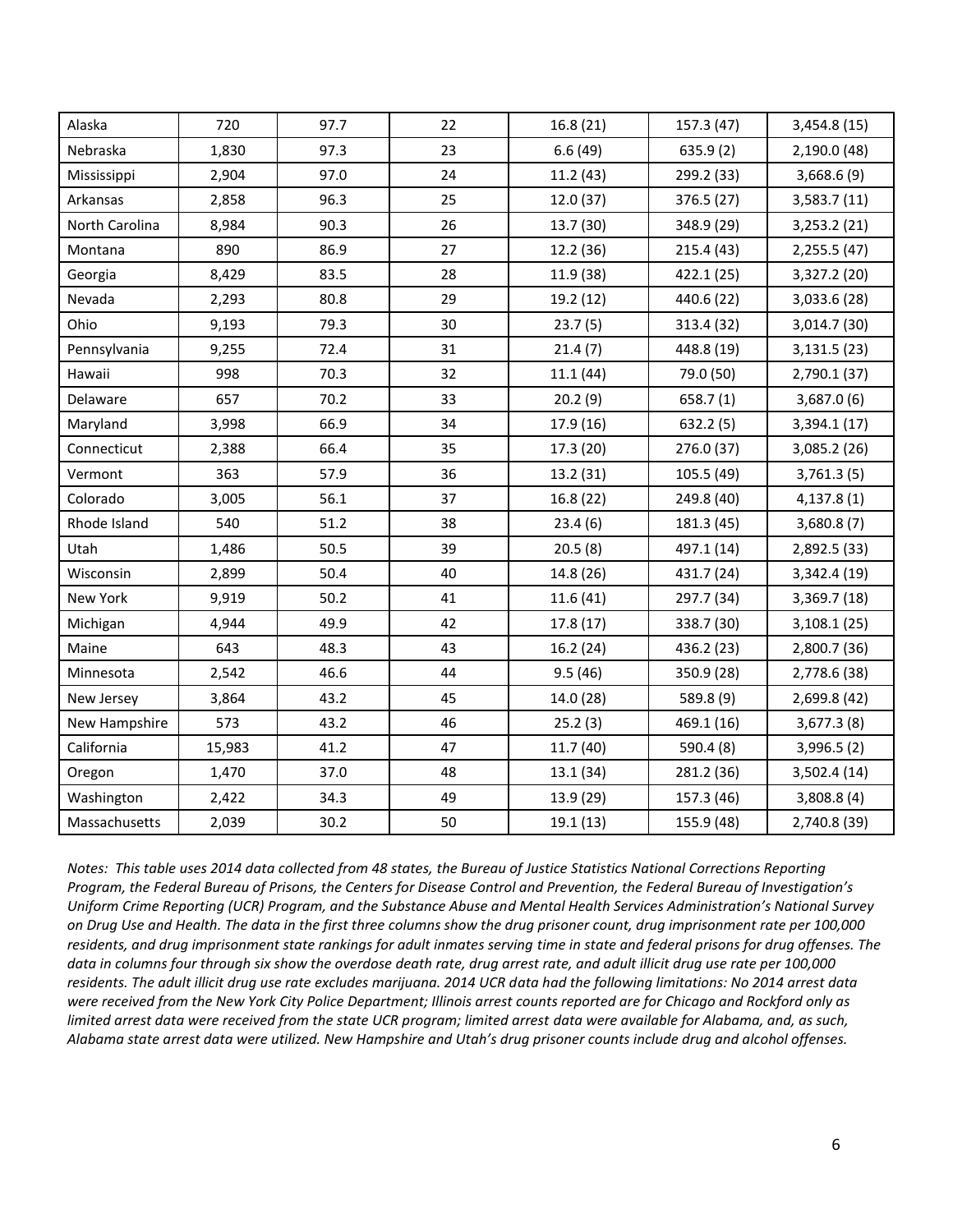#### **Data and Methodology**

 $\overline{\phantom{a}}$ 

Pew's analysis used imprisonment data collected from state corrections departments, the Bureau of Justice Statistics National Corrections Reporting Program (for California and Maine only), and the Federal Bureau of Prisons. Imprisonment data included offenders in both state and federal facilities; federal drug offenders were assigned to state counts based on the location of the federal district court in which they were sentenced. Drug inmates were considered those whose "most serious" or "controlling" offense was for a drug crime, including all drugs and all levels of drug offenses (e.g. ranging from possession to trafficking). Correctional facilities in Washington, D.C., were not included in the analysis. Federal offenders in community corrections, military, and foreign facilities and local jail inmates (up to 70 percent of whom are being held pending trial)<sup>24</sup> were not included.

Drug usage rates were reported by the National Survey on Drug Use and Health (NSDUH), an annual survey involving interviews with randomly selected individuals aged 12 and older. The survey is sponsored by the Substance Abuse and Mental Health Services Administration (SAMHSA), an agency in the U.S. Department of Health and Human Services (DHHS). This analysis utilized 2013-2014 NSDUH data for adults aged 18 or older, comprising approximately 96,000 individuals. For this analysis, illicit drug use rates excluded marijuana, which has been legalized for medicinal and recreational use in several states.

Overdose death rates came from the Centers for Disease Control and Prevention, and the FBI's Uniform Crime Reporting Program (UCR) reported drug arrest rates. The state-level drug arrest rates include marijuana since UCR data is not broken out by drug type.

Unless otherwise noted, all data are from 2014, the most recent year for which complete data are available for each of the four measures. Data are available on drug treatment admissions and unmet drug treatment need by state, but they were not included in the analysis because the availability of drug treatment is dependent on a wide range of factors (including state funding levels) that make such data a relatively poor indicator of the extent of a state's drug problems.

To measure whether there was a relationship between drug imprisonment rates and state drug problems, Pew performed a simple regression test. The statistical model isolated the correlation between state drug problems and state drug offender imprisonment rates and controlled for standard demographic variables, including the percentage of the population with bachelor's degrees, the unemployment rate, the percentage of the population that is non-White, and median household income in each respective state. Demographic data were drawn from the U.S. Census Bureau, and unemployment and income data were derived from the U.S. Bureau of Labor Statistics. The analysis did not draw conclusions about causality between state drug imprisonment rates and the aforementioned measures of state drug problems.

*The document was reviewed by Jonathan Caulkins of Carnegie Mellon University, Peter Reuter of the University of Maryland College Park, and Sally Satel of the American Enterprise Institute. Although the* 

 $^{24}$  According to one estimate, about 150,000 people were held in local jails on drug charges in 2015; about 70 percent of them were not convicted but were being held pending trial; see Prison Policy Initiative, "Mass Incarceration: The Whole Pie 2017" (March 14, 2017), [https://www.prisonpolicy.org/reports/pie2017.html.](https://www.prisonpolicy.org/reports/pie2017.html)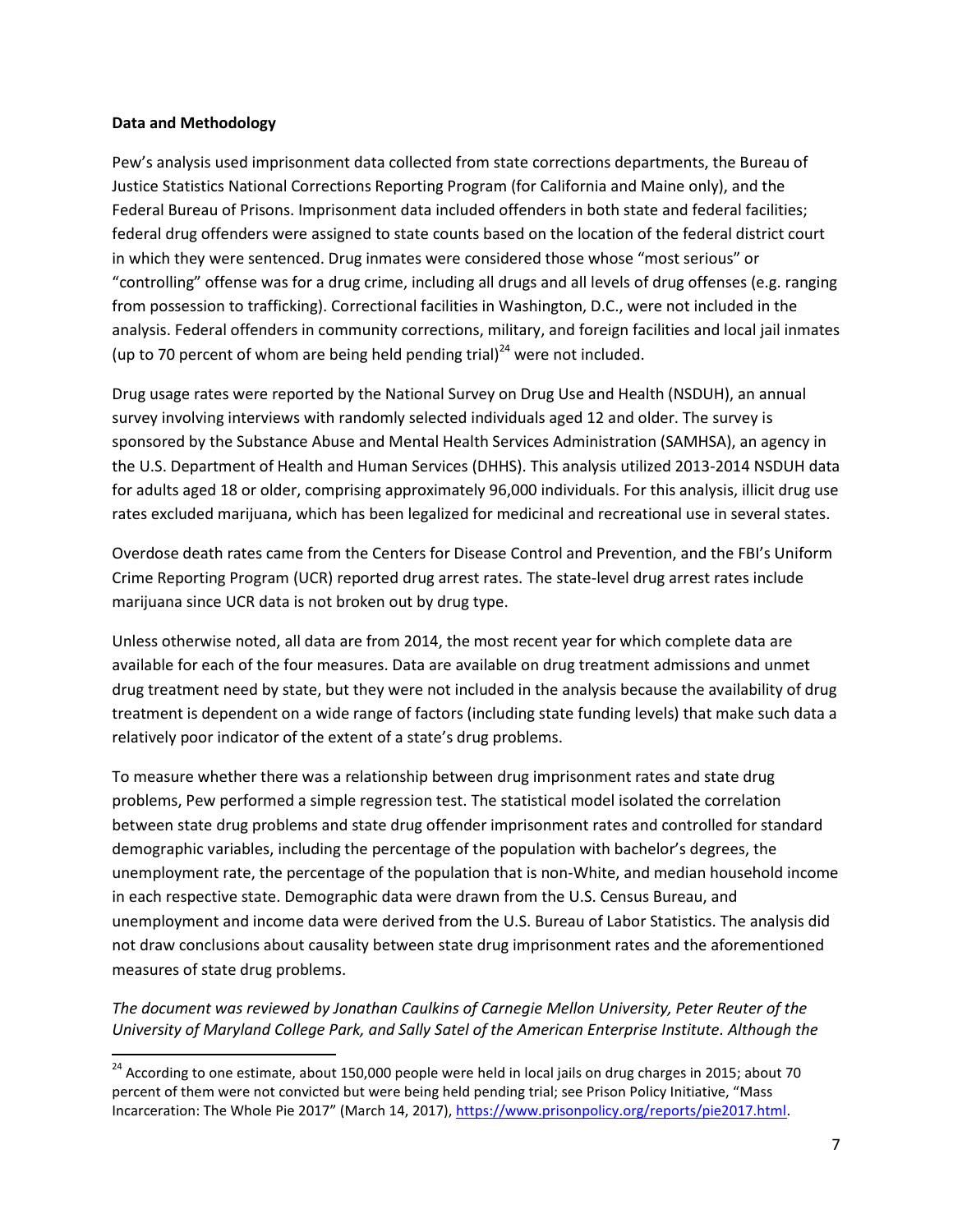*reviewers provided many constructive comments and suggestions, they were not asked to endorse the conclusions or recommendations.* 

# **EFFECTIVE POLICIES FOR CURTAILING DRUG MISUSE**

 $\overline{\phantom{a}}$ 

The absence of any relationship between state rates of drug imprisonment and drug problems suggests that expanding drug imprisonment is not likely to be an effective national drug control and prevention strategy. Taken together with a large volume of previous research, the state-level analysis demonstrates that imprisonment rates have little to no association with the nature and extent of the harm that arises from illicit drug use. A 2014 National Research Council report, for example, found that mandatory minimum sentences for drug and other offenders "have few, if any, deterrent effects."<sup>25</sup> The finding was based, in part, on decades of observation that when street-level drug dealers are apprehended and incarcerated they are quickly and easily replaced.

On the other hand, targeted reductions in prison terms for certain federal drug offenders have not led to higher recidivism rates. In 2007, the Sentencing Commission retroactively reduced the sentences of thousands of crack cocaine offenders.<sup>26</sup> A follow-up study on the effects of this change found no evidence of increased recidivism among offenders who received sentence reductions compared with those who did not.<sup>27</sup> In 2010, Congress followed the Sentencing Commission's actions with a broader statutory reduction in penalties for crack cocaine offenders.<sup>28</sup>

The most effective response to the growth in opioid misuse, research suggests, is a combination of law enforcement to curtail trafficking and halt the emergence of new markets; alternative sentencing to divert nonviolent drug offenders from costly imprisonment; treatment to reduce dependency and recidivism; and prevention efforts that can identify individuals at high risk for developing substance use disorders.

Law enforcement strategies. A 2014 report by the Police Executive Research Forum found that law enforcement agencies in several states are collaborating with other stakeholders to develop different

<sup>27</sup> Kim Steven Hunt and Andrew Peterson, "Recidivism Among Offenders Receiving Retroactive Sentence Reductions: The 2007 Crack Cocaine Amendment" (May 2014), U.S. Sentencing Commission, [http://www.ussc.gov/sites/default/files/pdf/research-and-publications/research-projects-and](http://www.ussc.gov/sites/default/files/pdf/research-and-publications/research-projects-and-surveys/miscellaneous/20140527_Recidivism_2007_Crack_Cocaine_Amendment.pdf)surveys/miscellaneous/20140527 Recidivism 2007 Crack Cocaine Amendment.pdf.

<sup>25</sup> National Research Council, *The Growth of Incarceration in the United States: Exploring Causes and Consequences* (Washington, D.C.: The National Academies Press, 2014), [http://www.nap.edu/catalog/18613/the-growth-of](http://www.nap.edu/catalog/18613/the-growth-of-incarceration-in-the-united-states-exploring-causes)[incarceration-in-the-united-states-exploring-causes.](http://www.nap.edu/catalog/18613/the-growth-of-incarceration-in-the-united-states-exploring-causes) For specific reference, see p. 347 in this link: [https://www.nap.edu/read/18613/chapter/15#347.](https://www.nap.edu/read/18613/chapter/15#347)

<sup>&</sup>lt;sup>26</sup> U.S. Sentencing Commission, "U.S. Sentencing Commission Votes Unanimously to Apply Amendment Retroactively for Crack Cocaine Offenses" (Dec. 11, 2007), [http://www.ussc.gov/about/news/press](http://www.ussc.gov/about/news/press-releases/december-11-2007)[releases/december-11-2007.](http://www.ussc.gov/about/news/press-releases/december-11-2007)

 $28$  U.S. Sentencing Commission, "U.S. Sentencing Commission Reports on Impact of Fair Sentencing Act of 2010" (August 3, 2015)[, http://www.ussc.gov/sites/default/files/pdf/news/press-releases-and-news-advisories/press](http://www.ussc.gov/sites/default/files/pdf/news/press-releases-and-news-advisories/press-releases/20150803_Press_Release.pdf)releases/20150803 Press Release.pdf.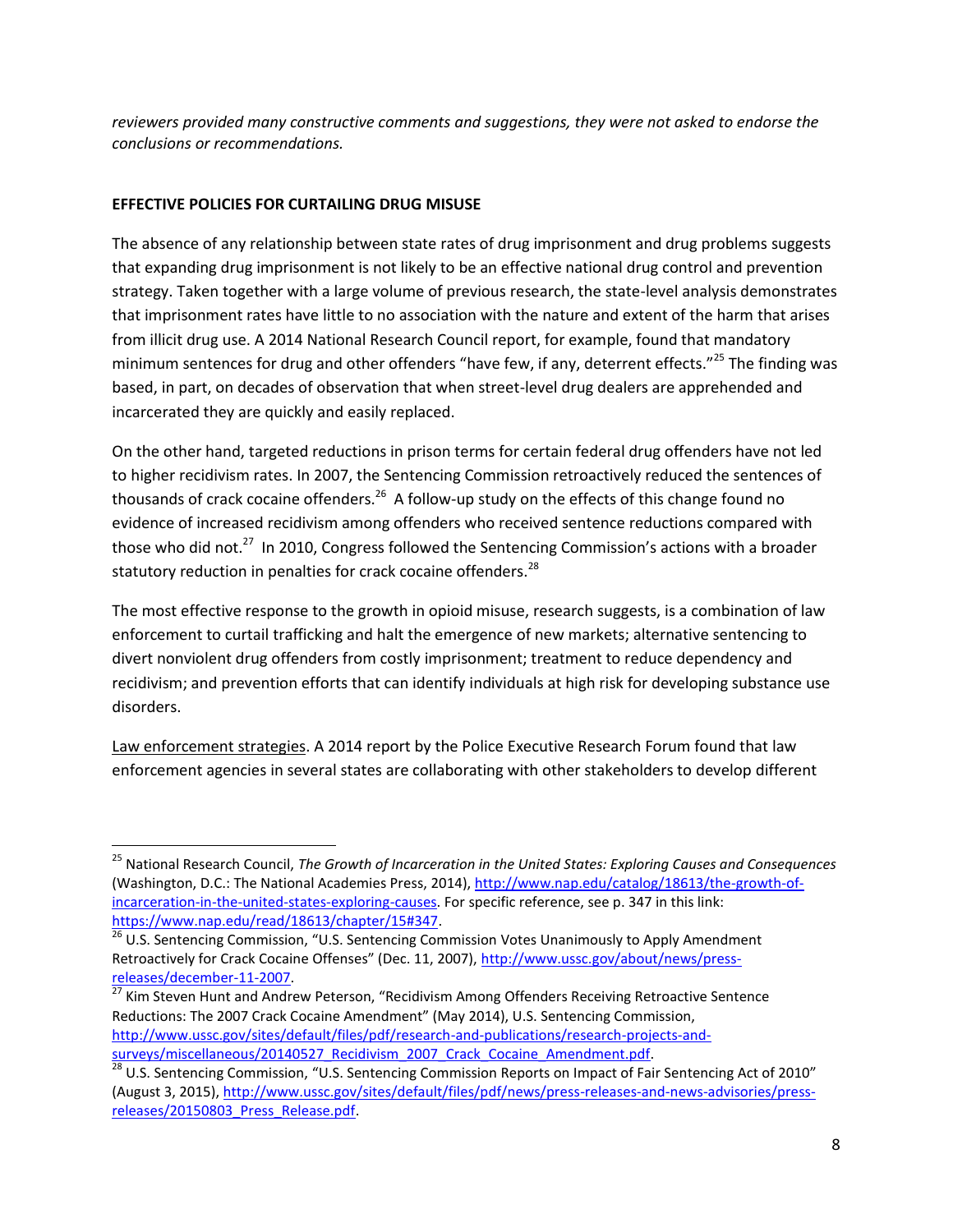approaches, such as diverting offenders with substance use disorders into treatment.<sup>29</sup> Another model involves harm-reduction strategies, such as training law enforcement officers in overdose prevention and community policing in neighborhoods with emerging heroin markets.<sup>30</sup> Drug market interventions include dismantling open-air street markets through police collaboration with community organizations—a strategy that directly targets drug dealers through face-to-face meetings.<sup>31</sup> During these meetings, drug dealers are informed of a heightened risk of punishment if they continue to distribute illicit drugs. When offered options and assistance, many dealers accept; drug offenses in targeted jurisdictions have dropped by as much as 55 percent. $32$ 

Alternative sentencing strategies. Over the past 10 years, states have been shifting their approach. In fact, many have revised their drug penalty statutes and reduced their prison populations without seeing an increase in crime rates. In 2010, as part of a larger reform effort, South Carolina expanded probation and parole opportunities for people convicted of drug offenses.<sup>33</sup> South Carolina's reform bill passed unanimously in the Senate and 97-4 in the House of Representatives.<sup>34</sup> Since the legislation was enacted, the state prison population has decreased by 14 percent, and people convicted of violent offenses now make up a larger proportion of the state's inmates.<sup>35</sup> At the same time, the state's violent crime rate dropped by 16 percent between 2010 and 2015.<sup>36</sup> Michigan, New York, and Rhode Island also significantly decreased drug sentences, with Michigan and Rhode Island rolling back mandatory minimum penalties for drug offenses.<sup>37</sup> Each of these states reduced both their prison populations and their crime rates.<sup>38</sup> More recently, Mississippi, Alaska, and Maryland have changed their drug sentencing

 $\overline{\phantom{a}}$ 

<sup>&</sup>lt;sup>29</sup> Police Executive Research Forum, "New Challenges for Police: A Heroin Epidemic and Changing Attitudes Toward Marijuana" (August 2014),

[http://www.policeforum.org/assets/docs/Critical\\_Issues\\_Series\\_2/a%20heroin%20epidemic%20and%20changing](http://www.policeforum.org/assets/docs/Critical_Issues_Series_2/a%20heroin%20epidemic%20and%20changing%20attitudes%20toward%20marijuana.pdf) [%20attitudes%20toward%20marijuana.pdf.](http://www.policeforum.org/assets/docs/Critical_Issues_Series_2/a%20heroin%20epidemic%20and%20changing%20attitudes%20toward%20marijuana.pdf)

<sup>30</sup>Jonathan P. Caulkins and Peter Reuter, "Towards a Harm-Reduction Approach to Enforcement," *Safer Communities* 8 (January 2009): 9–23[, http://www.ukdpc.org.uk/wp-content/uploads/Article%20-](http://www.ukdpc.org.uk/wp-content/uploads/Article%20-%20Safer%20Communities%20Special%20Issue_%20Law%20enforcement%20to%20reduce%20drug%20harms.pdf) [%20Safer%20Communities%20Special%20Issue\\_%20Law%20enforcement%20to%20reduce%20drug%20harms.pdf.](http://www.ukdpc.org.uk/wp-content/uploads/Article%20-%20Safer%20Communities%20Special%20Issue_%20Law%20enforcement%20to%20reduce%20drug%20harms.pdf) The authors assess tactics used by law enforcement in the United Kingdom.

<sup>&</sup>lt;sup>31</sup> Nicholas Corsaro et al., "The Impact of Drug Market Pulling Levers Policing on Neighborhood Violence," *Criminology & Public Policy*, volume 11, no. 2 (2012)[, http://onlinelibrary.wiley.com/doi/10.1111/j.1745-](http://onlinelibrary.wiley.com/doi/10.1111/j.1745-9133.2012.00798.x/pdf) [9133.2012.00798.x/pdf.](http://onlinelibrary.wiley.com/doi/10.1111/j.1745-9133.2012.00798.x/pdf)

<sup>32</sup> National Network for Safe Communities, "Drug Market Intervention," [https://nnscommunities.org/our](https://nnscommunities.org/our-work/strategy/drug-market-intervention)[work/strategy/drug-market-intervention.](https://nnscommunities.org/our-work/strategy/drug-market-intervention)

<sup>&</sup>lt;sup>33</sup> The Pew Charitable Trusts, "South Carolina's Public Safety Reform" (June 2010), [http://www.pewtrusts.org/~/media/assets/2010/06/10/pspp\\_south\\_carolina\\_brief.pdf.](http://www.pewtrusts.org/~/media/assets/2010/06/10/pspp_south_carolina_brief.pdf)  $\overline{\overline{34}}$  Ibid.

<sup>&</sup>lt;sup>35</sup> Bryan P. Stirling, "South Carolina's Prison System: Report to the Sentencing Reform Oversight Committee," South Carolina Department of Corrections (Nov. 28, 2016).

<sup>&</sup>lt;sup>36</sup> Federal Bureau of Investigation, Uniform Crime Reports; see "Crime in the United States, 2010," Table 5, <https://ucr.fbi.gov/crime-in-the-u.s/2010/crime-in-the-u.s.-2010/tables/10tbl05.xls>; and "Crime in the United States, 2015," Table 5, [https://ucr.fbi.gov/crime-in-the-u.s/2015/crime-in-the-u.s.-2015/tables/table-5.](https://ucr.fbi.gov/crime-in-the-u.s/2015/crime-in-the-u.s.-2015/tables/table-5)

<sup>&</sup>lt;sup>37</sup>Families Against Mandatory Minimums, "Recent State-Level Reforms to Mandatory Minimums Laws" (May 2017), [http://famm.org/wp-content/uploads/2017/05/Recent-State-Reforms-May-2017.pdf.](http://famm.org/wp-content/uploads/2017/05/Recent-State-Reforms-May-2017.pdf)

<sup>&</sup>lt;sup>38</sup> The Pew Charitable Trusts, "National Imprisonment and Crime Rates Continue to Fall" (December 29, 2016), [http://www.pewtrusts.org/en/research-and-analysis/fact-sheets/2016/12/national-imprisonment-and-crime](http://www.pewtrusts.org/en/research-and-analysis/fact-sheets/2016/12/national-imprisonment-and-crime-rates-continue-to-fall)[rates-continue-to-fall.](http://www.pewtrusts.org/en/research-and-analysis/fact-sheets/2016/12/national-imprisonment-and-crime-rates-continue-to-fall) For a discussion of the complex relationship between imprisonment and crime, see The Pew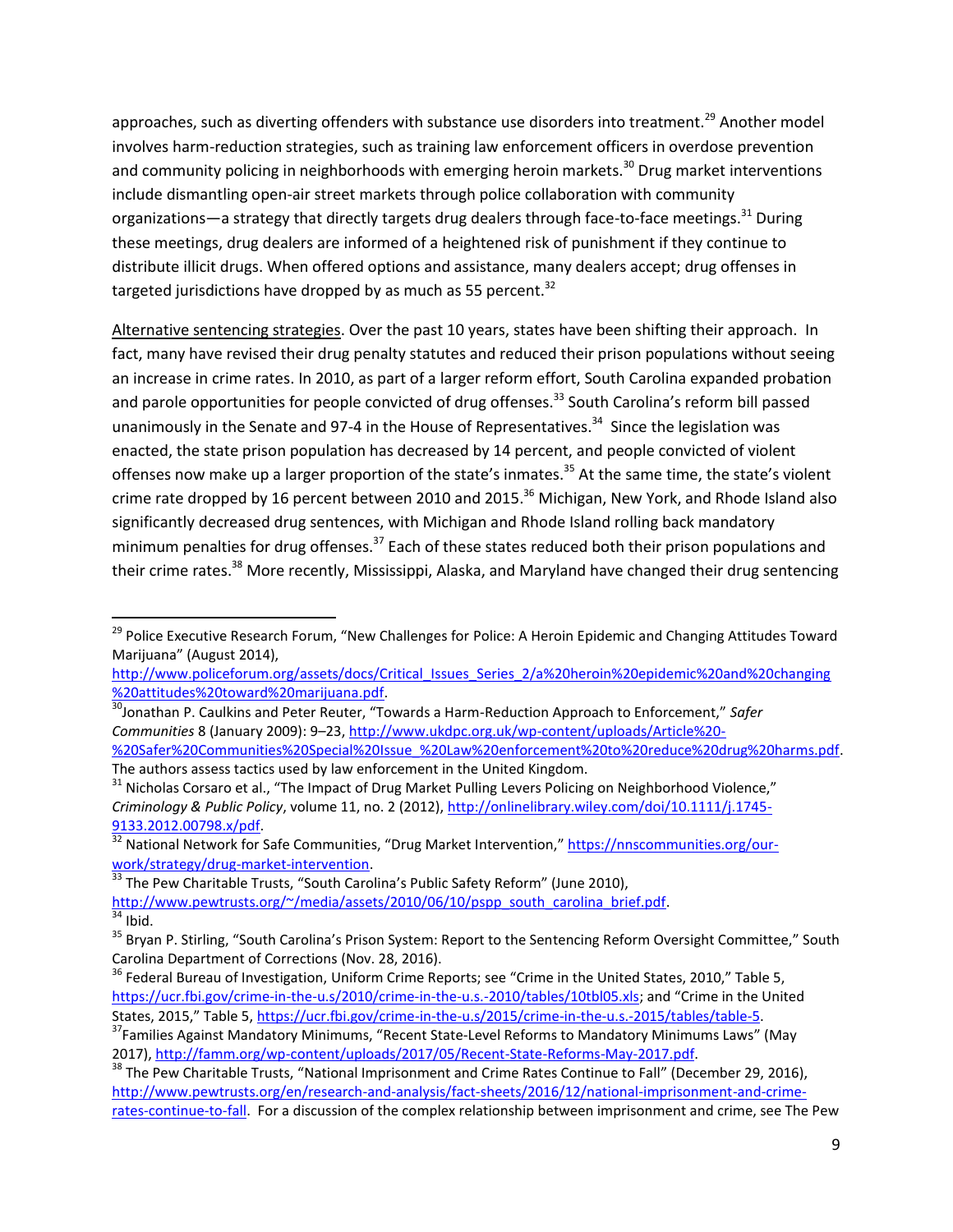practices and related policies; those changes included revising mandatory minimums, reducing sentencing ranges, and establishing presumptive probation for certain offenses.<sup>39</sup> And in the 2016 election, 58 percent of Oklahoma voters approved a ballot measure that converted drug possession from a felony to a misdemeanor.<sup>40</sup>

While lengthy prison sentences for drug offenders have shown a poor return on taxpayer investment, alternatives such as drug courts and stronger community supervision have proven more effective. A systematic review of drug courts in 30 states concluded that a combination of comprehensive services and individualized care is an effective way to treat offenders with serious addictions.<sup>41</sup> Meanwhile, supervision strategies that provide swift, certain, and graduated sanctions have demonstrated a reduction in both recidivism and costs.<sup>42</sup> Texas, Georgia, North Carolina, and South Carolina have saved hundreds of millions of taxpayer dollars by taking this approach.<sup>43</sup>

Treatment strategies. Of the estimated 22 million Americans in need of substance use treatment in 2015, only about one in 10 received it.<sup>44</sup> Medication-assisted treatment (MAT)—a combination of psychosocial therapy and U.S. Food and Drug Administration-approved medication—is the most effective intervention to treat opioid use disorder.<sup>45</sup> Yet, only 23 percent of publicly-funded treatment programs report offering any FDA-approved medications to treat substance use disorders, and fewer than half of private sector facilities report using these medications. $^{46}$ 

Charitable Trusts, "Q & A: Weighing Imprisonment and Crime" (February 10, 2015),

[http://www.pewtrusts.org/en/research-and-analysis/q-and-a/2014/09/weighing-imprisonment-and-crime.](http://www.pewtrusts.org/en/research-and-analysis/q-and-a/2014/09/weighing-imprisonment-and-crime) <sup>39</sup> The Pew Charitable Trusts, "33 States Reform Criminal Justice Policies Through Justice Reinvestment" (November 16, 2016), [http://www.pewtrusts.org/en/research-and-analysis/fact-sheets/2016/11/33-states](http://www.pewtrusts.org/en/research-and-analysis/fact-sheets/2016/11/33-states-reform-criminal-justice-policies-through-justice-reinvestment)[reform-criminal-justice-policies-through-justice-reinvestment.](http://www.pewtrusts.org/en/research-and-analysis/fact-sheets/2016/11/33-states-reform-criminal-justice-policies-through-justice-reinvestment)

 $^{40}$  Sean Murphy, "Voters Provide Momentum to More Criminal Justice Changes," Associated Press, (November 12, 2016), [https://www.apnews.com/34dff70081024d8fb452c0a463378580.](https://www.apnews.com/34dff70081024d8fb452c0a463378580)

<sup>42</sup> Angela Hawken and Mark Kleiman, "Managing Drug Involved Probationers with Swift and Certain Sanctions: Evaluating Hawaii's HOPE" (Dec. 2, 2009), National Institute of Justice,

[https://www.ncjrs.gov/pdffiles1/nij/grants/229023.pdf.](https://www.ncjrs.gov/pdffiles1/nij/grants/229023.pdf)

 $\overline{\phantom{a}}$ 

[AdultCorrections-CEJ-MarcLevin.pdf;](http://www.texaspolicy.com/library/doclib/2011-09-PB44-TexasModel-AdultCorrections-CEJ-MarcLevin.pdf) Samantha Harvell, Jeremy Welsh-Loveman, Hanna Love, Julia Durnan, Josh Eisenstat, Laura Golian, Eddie Mohr, Elizabeth Pelletier, Julie Samuels, Chelsea Thomson, and Margaret Ulle, "Reforming Sentencing and Corrections Policy," Urban Institute (December 2016),

[http://www.urban.org/sites/default/files/publication/86691/reforming\\_sentencing\\_and\\_corrections\\_policy\\_1.pdf.](http://www.urban.org/sites/default/files/publication/86691/reforming_sentencing_and_corrections_policy_1.pdf) 44 Substance Abuse and Mental Health Services Administration, "Key Substance Use and Mental Health Indicators in the United States: Results from the 2015 National Survey on Drug Use and Health" (September 2016),

[https://www.samhsa.gov/data/sites/default/files/NSDUH-FFR1-2015/NSDUH-FFR1-2015/NSDUH-FFR1-2015.pdf.](https://www.samhsa.gov/data/sites/default/files/NSDUH-FFR1-2015/NSDUH-FFR1-2015/NSDUH-FFR1-2015.pdf)  $45$  The Pew Charitable Trusts, "The Case for Medication-Assisted Treatment" (February 01, 2017), [http://www.pewtrusts.org/en/research-and-analysis/fact-sheets/2017/02/the-case-for-medication-assisted](http://www.pewtrusts.org/en/research-and-analysis/fact-sheets/2017/02/the-case-for-medication-assisted-treatment)[treatment.](http://www.pewtrusts.org/en/research-and-analysis/fact-sheets/2017/02/the-case-for-medication-assisted-treatment)

 $^{41}$  Ojmarrh Mitchell et al., "Drug Courts' Effects on Criminal Offending for Juveniles and Adults" (Feb. 2, 2012), [https://www.campbellcollaboration.org/library/drug-courts-effects-on-criminal-offending.html.](https://www.campbellcollaboration.org/library/drug-courts-effects-on-criminal-offending.html)

<sup>&</sup>lt;sup>43</sup> Marc Levin, "The Texas Model: Adult Corrections Reform: Lower Crime, Lower Costs" (2011), Texas Public Policy Foundation. Retrieved from [http://www.texaspolicy.com/library/doclib/2011-09-PB44-TexasModel-](http://www.texaspolicy.com/library/doclib/2011-09-PB44-TexasModel-AdultCorrections-CEJ-MarcLevin.pdf)

<sup>&</sup>lt;sup>46</sup> Hannah K. Knudsen, Paul M. Roman, and Carrie B. Oser, "Facilitating Factors and Barriers to the Use of Medications in Publicly Funded Addiction Treatment Organizations," *Journal of Addiction Medicine*, 4, no. 2 (2010): 99–107, [https://www.ncbi.nlm.nih.gov/pubmed/20835350;](https://www.ncbi.nlm.nih.gov/pubmed/20835350) Hannah K. Knudsen, Amanda J. Abraham, and Paul M.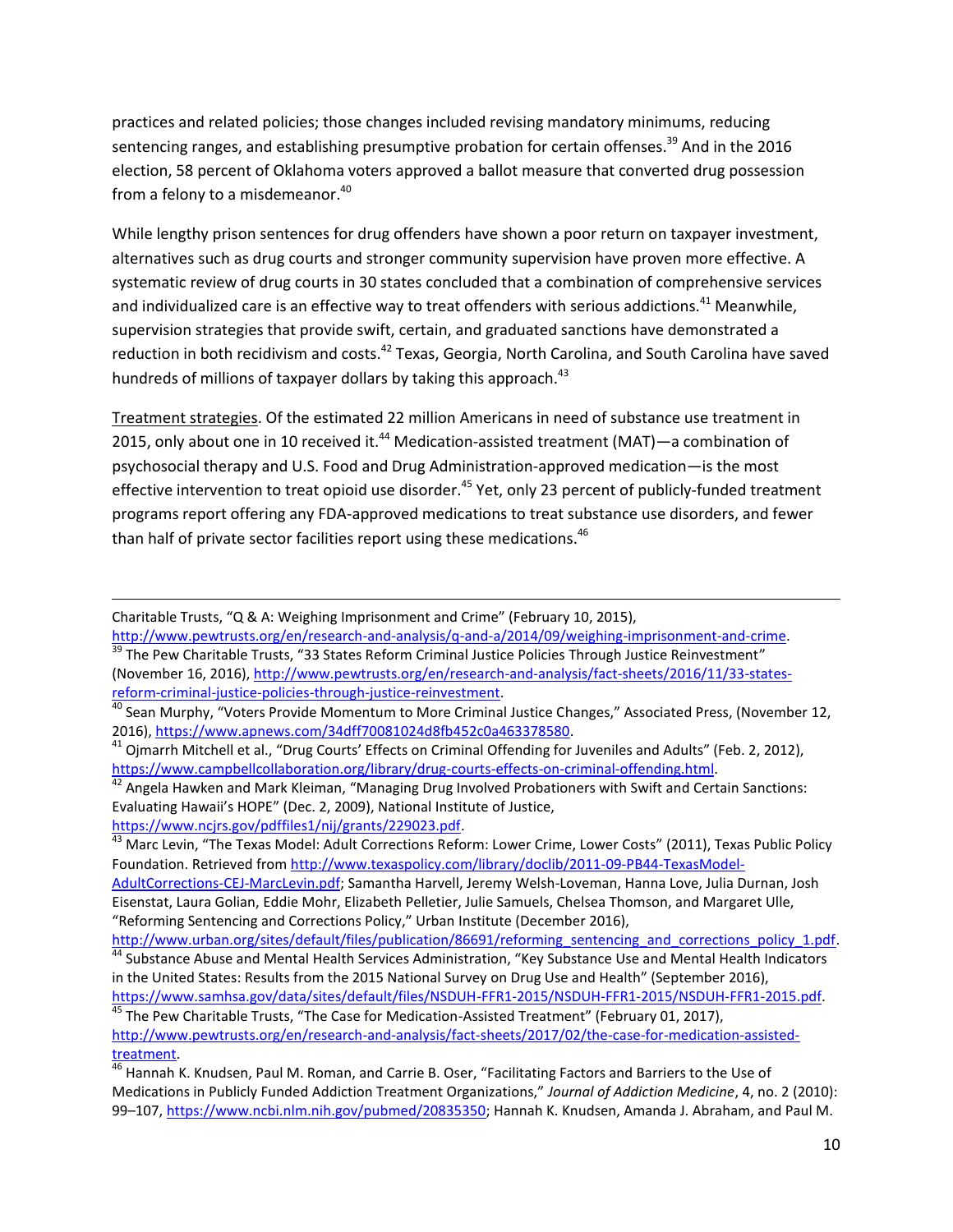Many states and localities are expanding drug treatment programs to address opioid misuse. In March 2015, Kentucky enacted a law that eliminates barriers to treatment in county jails and provides funding for evidence-based behavioral health or medication-assisted treatment for inmates with an opioid use disorder.<sup>47</sup> It also allows local health departments to establish needle exchange sites, increases access to naloxone (a prescription drug shown to counter the effects of an opioid overdose), and connects those who recover from an overdose to treatment services while prohibiting criminal prosecution for drug possession.<sup>48</sup>

Prevention strategies. One approach to encourage the safe use of opioids is a patient review and restriction (PRR) program, which identifies patients who are at risk for prescription drug misuse and ensures that they receive controlled substance prescriptions only from designated pharmacies and prescribers.<sup>49</sup> Another is a prescription drug monitoring program (PDMP), a state-based electronic database that contains information on controlled substance prescriptions dispensed by pharmacies and prescribers; PDMPs allow prescribers and pharmacists, as well as others authorized to access the data, to monitor controlled substance use by patients and provide states a tool to track the prescribing practices of medical practitioners and population-level drug use trends.<sup>50</sup>

# **PUBLIC SUPPORTS ALTERNATIVE STRATEGIES FOR DRUG OFFENSES**

l

U.S. voters spanning demographic groups and political parties strongly support a range of major changes in how the states and the federal government punish those who have committed drug offenses. A nationwide telephone survey of 1,200 registered voters, conducted for Pew in 2016 by the Mellman Group and Public Opinion Strategies, found that nearly 80 percent favor ending mandatory minimum sentences for drug offenses.<sup>51</sup>

By wide margins, the poll showed, voters backed other reforms that would reduce the federal prison population. More than 8 in 10 favored permitting federal prisoners to cut their time behind bars by up to 30 percent by participating in drug treatment and job training programs that are shown to decrease recidivism. Sixty-one percent believed prisons hold too many drug offenders and that more prison space should be dedicated to "people who have committed acts of violence or terrorism." Only 20 percent of respondents thought lower-level drug offenders should receive a 10-year minimum sentence. Support for these positions was strong across party affiliation, political ideology, and regions of the country.

Roman, "Adoption and Implementation of Medications in Addiction Treatment Programs," *Journal of Addiction Medicine*, 5, no. 1 (2011): 21–7[, http://www.ncbi.nlm.nih.gov/pubmed/21359109.](http://www.ncbi.nlm.nih.gov/pubmed/21359109)

<sup>&</sup>lt;sup>47</sup> Kentucky State Legislature, S.B. 192 (2015)[, http://www.lrc.ky.gov/record/15RS/SB192.htm.](http://www.lrc.ky.gov/record/15RS/SB192.htm)  $48$ Ibid.

<sup>&</sup>lt;sup>49</sup> The Pew Charitable Trusts, "Using Patient Review and Restriction Programs to Protect Patients at Risk of Opioid Misuse and Abuse" (July 28, 2015), [http://www.pewtrusts.org/en/research-and-analysis/fact](http://www.pewtrusts.org/en/research-and-analysis/fact-sheets/2015/07/using-patient-review-and-restriction-programs-to-protect-patients-at-risk-of-opioid-misuse-and-abuse)[sheets/2015/07/using-patient-review-and-restriction-programs-to-protect-patients-at-risk-of-opioid-misuse-and](http://www.pewtrusts.org/en/research-and-analysis/fact-sheets/2015/07/using-patient-review-and-restriction-programs-to-protect-patients-at-risk-of-opioid-misuse-and-abuse)[abuse.](http://www.pewtrusts.org/en/research-and-analysis/fact-sheets/2015/07/using-patient-review-and-restriction-programs-to-protect-patients-at-risk-of-opioid-misuse-and-abuse)

<sup>&</sup>lt;sup>50</sup> The Pew Charitable Trusts, "Prescription Drug Monitoring Programs" (December 15, 2016),

[http://www.pewtrusts.org/en/research-and-analysis/reports/2016/12/prescription-drug-monitoring-programs.](http://www.pewtrusts.org/en/research-and-analysis/reports/2016/12/prescription-drug-monitoring-programs)  $\frac{51}{10}$  The Pew Charitable Trusts, "Voters Want Big Changes in Federal Sentencing, Prison System" (February 12, 2016), [http://www.pewtrusts.org/en/research-and-analysis/analysis/2016/02/12/voters-want-changes-in-federal](http://www.pewtrusts.org/en/research-and-analysis/analysis/2016/02/12/voters-want-changes-in-federal-sentencing-prison-system)[sentencing-prison-system.](http://www.pewtrusts.org/en/research-and-analysis/analysis/2016/02/12/voters-want-changes-in-federal-sentencing-prison-system)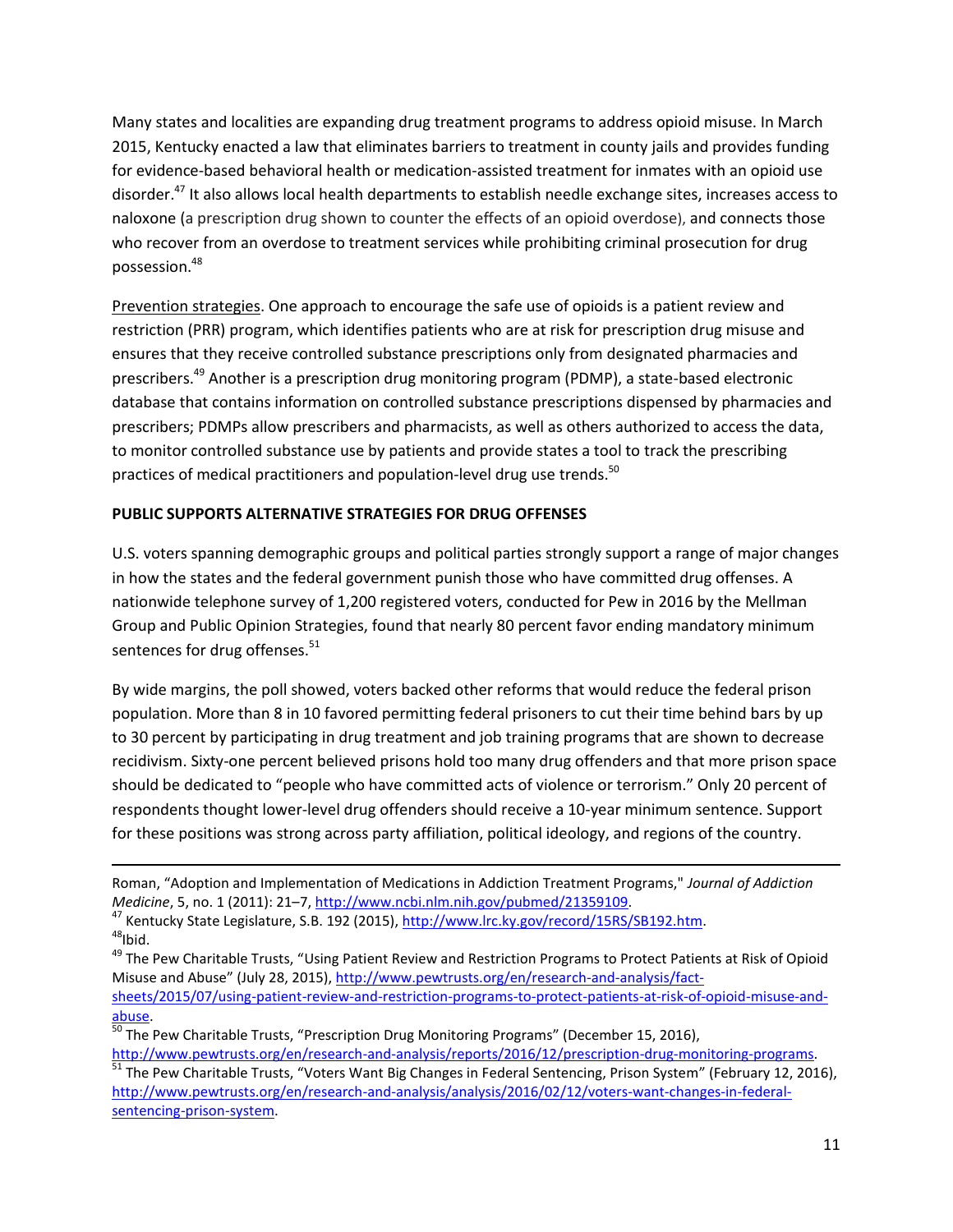A series of state-level public opinion polls<sup>52</sup> reveal significant and broad political support for reducing prison sentences for nonviolent offenders and reinvesting the savings in alternatives, including drug treatment. The polls, also conducted for Pew by the Mellman Group and Public Opinion Strategies, each surveyed 600 likely voters by phone.

- **Maryland (February 2016):** Three-quarters of respondents (75 percent) thought that imposing longer prison terms "is the wrong way to break the cycle of crime and addiction" and that a "more effective strategy is to put drug-addicted offenders into treatment programs and community supervision and to hold them accountable with community service or short stays in jail if they continue to use drugs or fail to go to treatment." More than eight in ten (83 percent) favored giving judges more discretion in deciding sentences for drug offenses. Eighty-six percent supported "allowing nonviolent offenders to earn additional time off of their prison term for completing substance abuse and mental health treatment programs while in prison."
- **Utah (February 2015)**: Nearly three-quarters of Utah voters (73 percent) favored a bipartisan commission's recommendation to reclassify simple drug possession as a misdemeanor instead of as a felony; support spanned party lines with 74 percent of Republicans, 73 percent of Independents, and 71 percent of Democrats supporting the change. Seventy percent of respondents believed that "prison is not the best place for people who are addicted to drugs. Requiring offenders to get treatment and increasing community supervision rather than sending them to prison will more effectively stop the cycle of addiction and make our communities safer." Eighty-five percent expressed support for "shorter prison sentences for inmates who complete rehabilitative substance abuse and mental health treatment programs while in prison."
- **Oklahoma (March 2017)**: Eighty-four percent of respondents believed prison sentences for nonviolent offenders should be shortened and that the resulting savings should be reinvested in probation, parole, and substance abuse and mental health treatment. A supermajority of Oklahoma voters (86 percent) favored allowing people on probation or parole the chance to reduce their supervision periods by engaging in good behavior or participating in substance abuse or mental health treatment programs. Support for both of these reforms spanned political parties and demographic groups.
- **Louisiana (March 2017)**: Nearly two-thirds of Louisiana voters (63 percent) approved of a proposal to reduce penalties for lower-level drug offenses while keeping long sentences for higher-level drug dealers. Support spanned partisan lines with 54 percent of Republicans, 66 percent of Independents, and 69 percent of Democrats supporting the plan. A large majority of respondents (83 percent) favored a proposal to cut prison sentences for nonviolent crimes and use the resulting savings for "stronger probation and parole and more substance abuse and mental health treatment for offenders." Consensus was broadly bipartisan here as well with backing from 80 percent of Republicans, 82 percent of Independents, and 87 percent of Democrats.

 $\overline{\phantom{a}}$ <sup>52</sup> More information is available upon request.